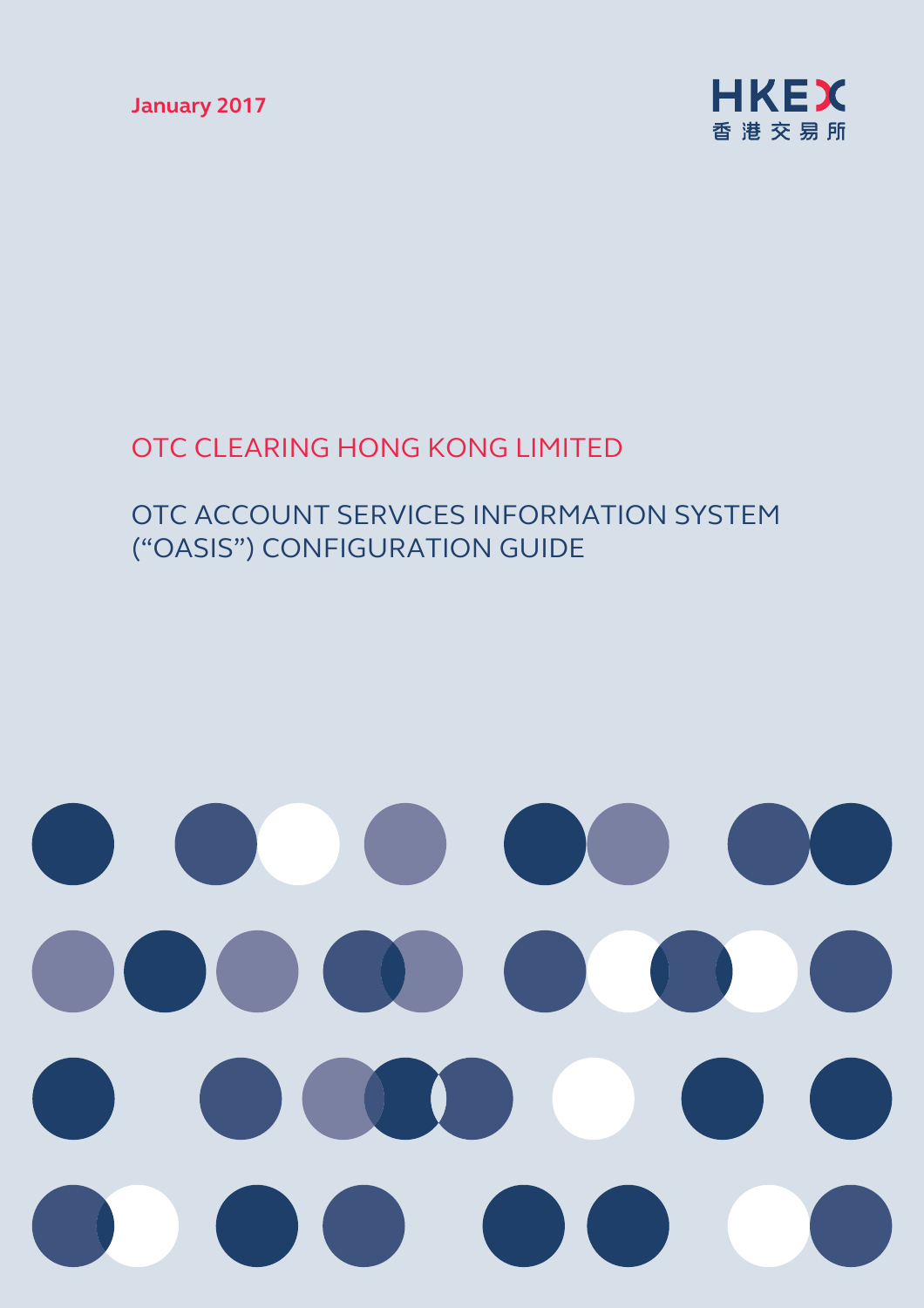| Step 3: Windows IP Address and Configuration Setup - TCP/IP for |  |
|-----------------------------------------------------------------|--|
|                                                                 |  |
|                                                                 |  |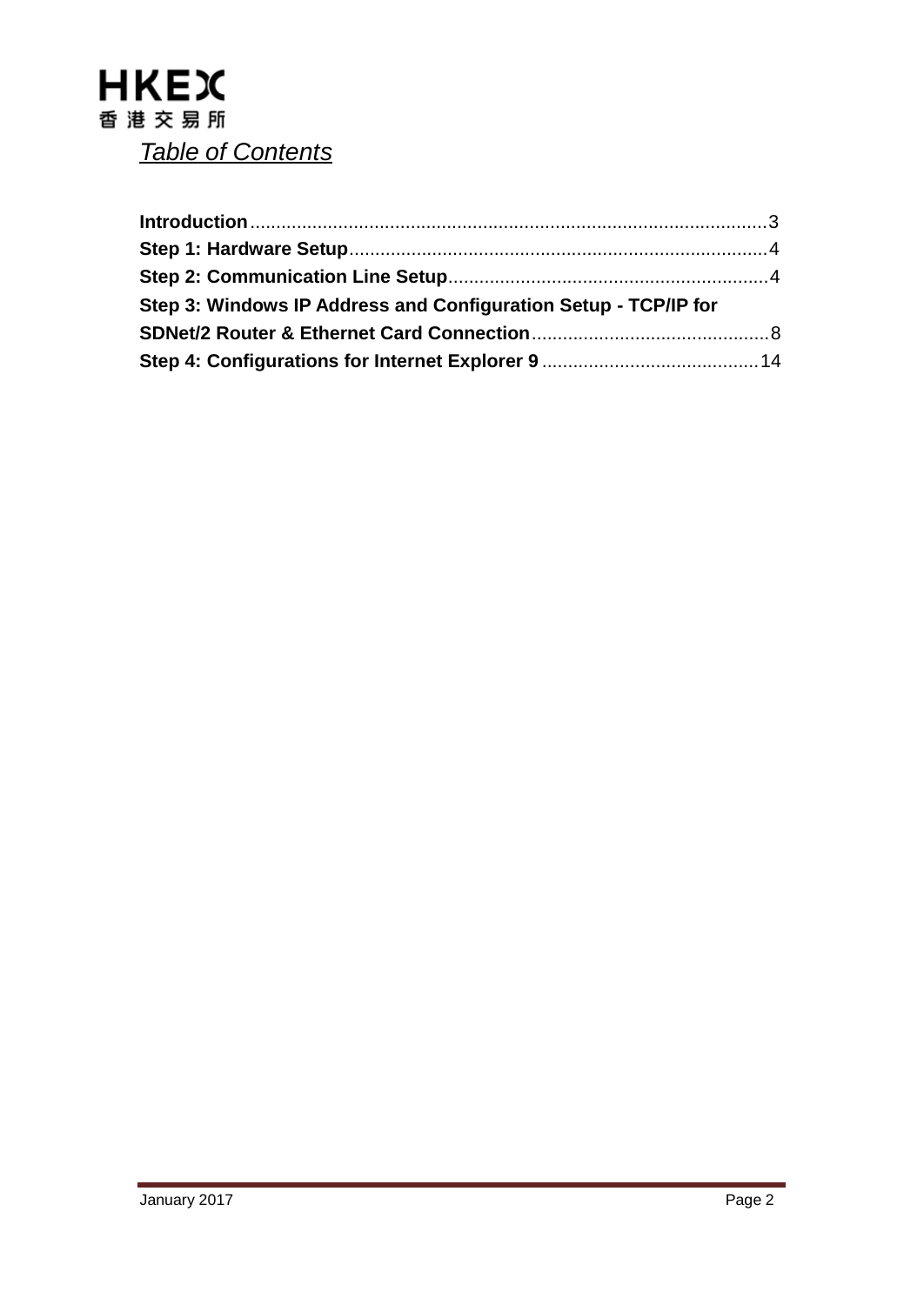#### **Introduction**

This document provides the Clearing Members of OTC Clear the installation procedures to configure their own PCs for accessing OASIS (also known as Web Portal).

The installation mainly comprises of the following 4 steps:

- 1. Hardware Setup
- 2. Communication Line Setup
- 3. Window IP Address and Configuration Setup
- 4. Additional configuration for Internet Explorer 9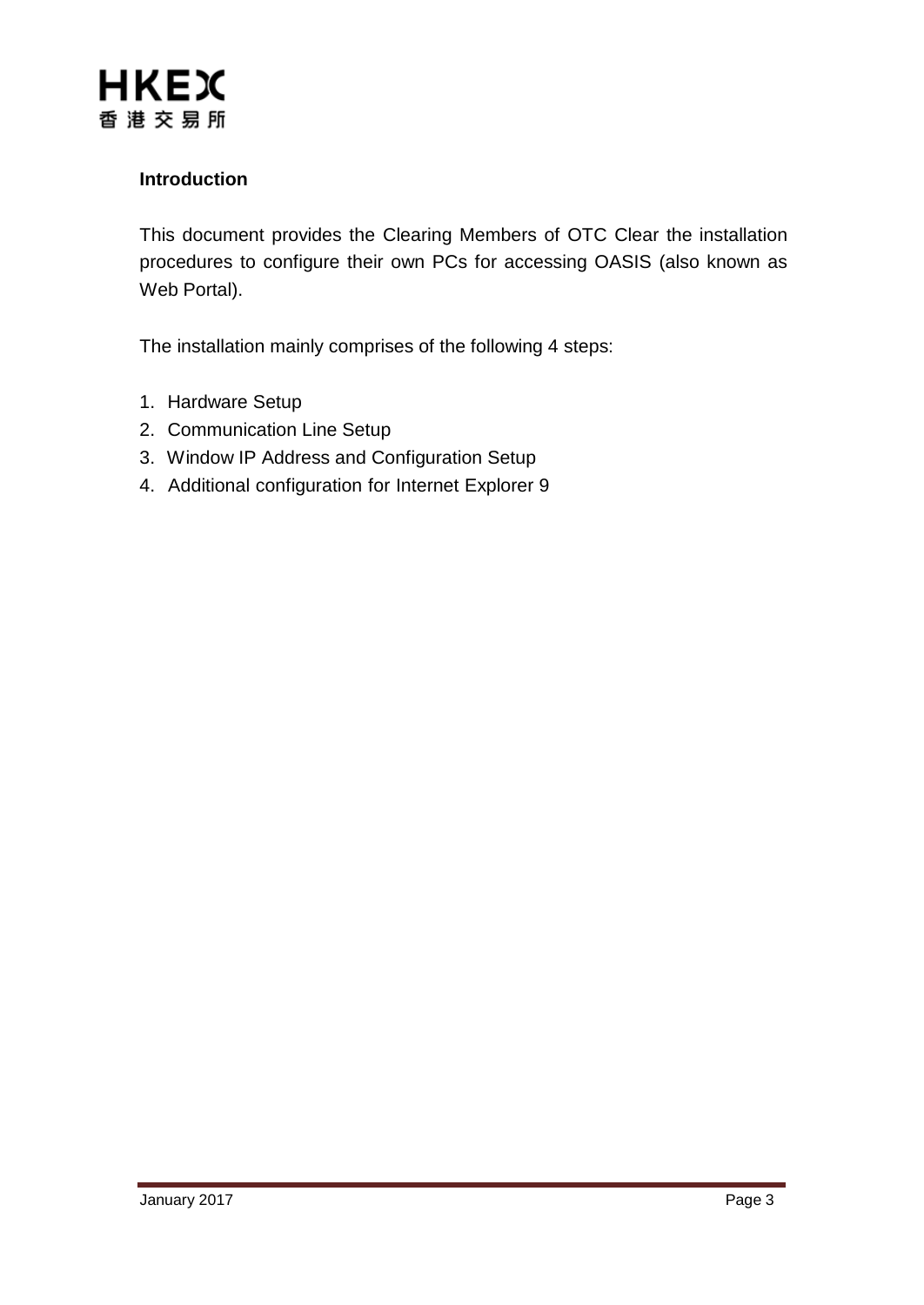

# **Step 1: Hardware Setup**

The recommended OASIS user PC configurations are as follows:

| <b>Items</b>  | <b>Descriptions</b>                                                 |  |  |
|---------------|---------------------------------------------------------------------|--|--|
| Hardware      | For MS Windows 7 Professional                                       |  |  |
| Configuration | Processor: Intel Core i5 2400 /3.1GHz<br>$\bullet$                  |  |  |
|               | Memory: 4GB                                                         |  |  |
|               | Local Hard Disk: 500GB<br>$\bullet$                                 |  |  |
| Software      | Operating System (OS): MS Windows 7 Professional<br>$\bullet$       |  |  |
| Configuration | Browser: Best viewed by Internet Explorer 9.0 (IE 9.0)<br>$\bullet$ |  |  |
|               | Java Runtime Environment : JRE 6.0                                  |  |  |
|               |                                                                     |  |  |

## **Step 2: Communication Line Setup**

#### **Step 2.1**

#### **Connect the PC to SDNet/2 Routers**

Step 2.1.1:

Ensure the Metro Ethernet communication lines and routers are installed and configured properly by the SDNet/2 service vendor

Step 2.1.2:

Connect the SDNet/2 routers to the LAN switch(es) with LAN cables. The LAN interface of the SDNet/2 router supports up to Gigabit Ethernet and it is configured as "Auto Negotiation" (i.e. both speed and duplex mode are auto). The LAN switch ports (connecting the SDNet/2 routers) should have similar "auto" configuration settings and must provide a single VLAN (Layer2) for connecting SDNet/2 router and the PC.

Step 2.1.3:

HSRP/VRRP group number on SDNet/2 router for OASIS will be assigned by the SDNet/2 service vendor. Clearing members should avoid using the same HSRP/VRRP group number in their network for applications other than OASIS.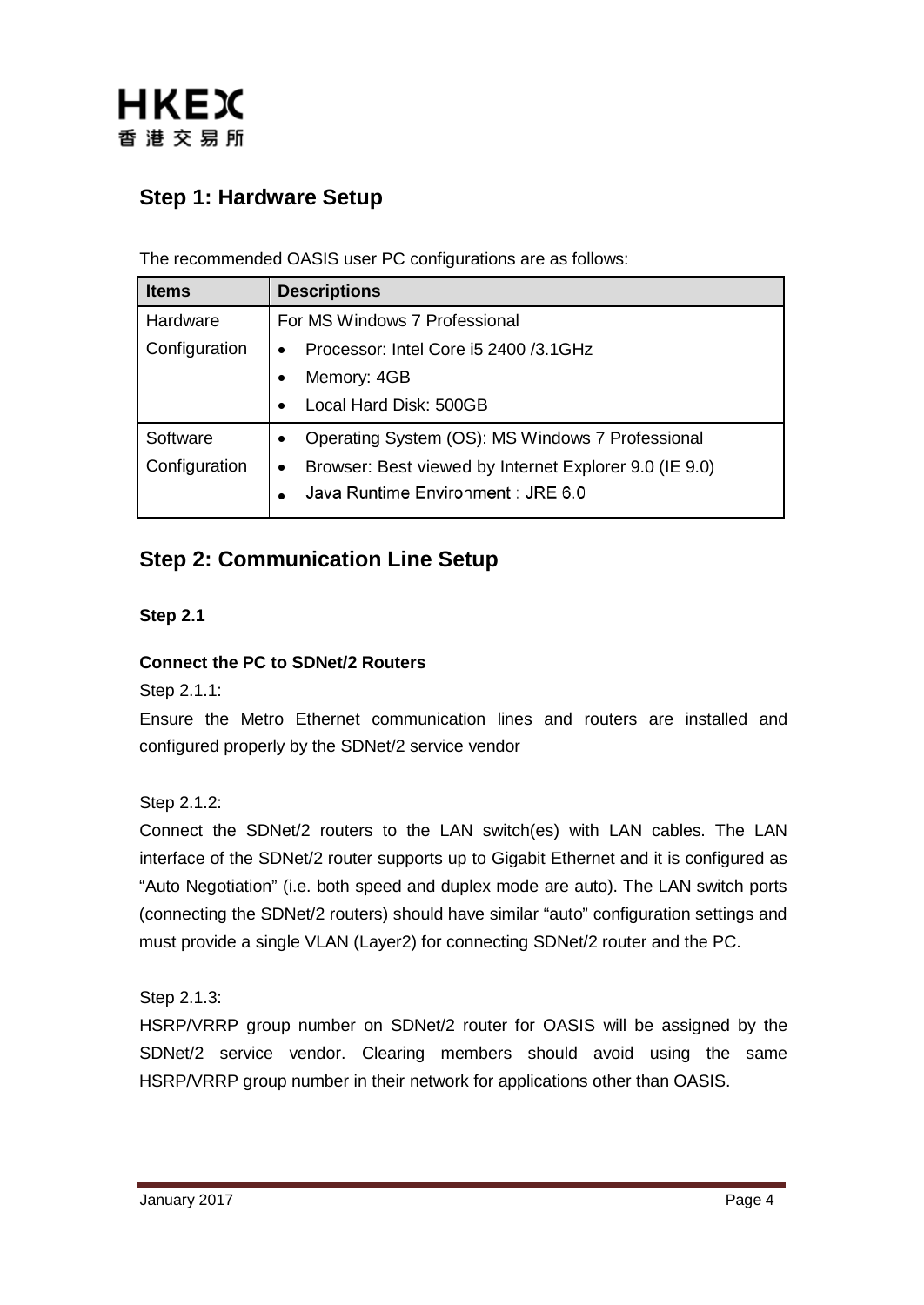

Step 2.1.4:

Connect the PC to the routers and LAN switch with LAN cables. There are two possible options to establish the connection:





**Option 2 : Single-link connection**

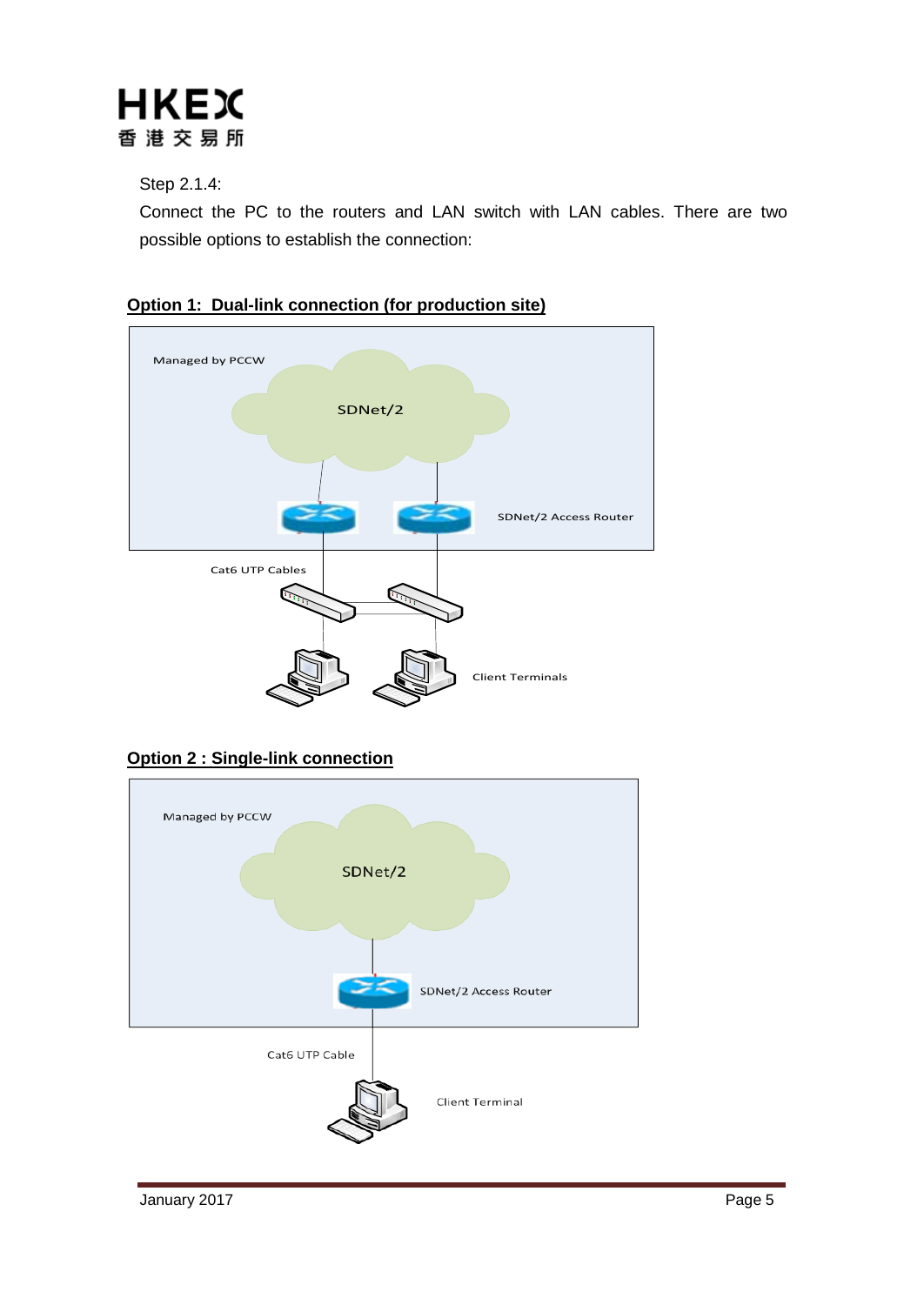

#### **Step 2.2 Firewall Setup**

Open protocols are used to access OASIS, i.e. TCP/IP, HTTPS, DNS. Clearing Members may use Firewall to protect OASIS user PC which may resides in their internal network.

This section provides the necessary firewall setup information between OASIS user PC and the SDNet/2 routers.

The followings are the IP addresses of the production OASIS servers connecting the OASIS user PC:

| <b>Server</b>                        | <b>Production IP Address</b> |
|--------------------------------------|------------------------------|
| HTTPS (Web Server - OASIS            | 10.154.11.22 (Primary)       |
| <b>Collateral Management Portal)</b> | 10.153.11.22 (Secondary)     |
| HTTPS (Web Server - OASIS            | 10.154.11.22 (Primary)       |
| Settlement Limit Enquiry Portal)     | 10.153.11.22 (Secondary)     |
| HTTPS (Web Server - OASIS            | 10.154.11.23 (Primary)       |
| Margin Simulator Portal)             | 10.153.11.23 (Secondary)     |
|                                      | 10.154.11.21 (Preferred)     |
| <b>DNS Server</b>                    | 10.153.11.21 (Alternate)     |
| OTC Secure File Transfer             | 10.154.11.71 (Primary)       |
| (sFTP) for OASIS Reports             | 10.153.11.71 (Secondary)     |
| <b>Download Services</b>             |                              |

The following services should be granted in the firewall.

|              | Port No. | <b>Protocol</b> | <b>Direction</b>                                                                                          | <b>Descriptions</b>              |
|--------------|----------|-----------------|-----------------------------------------------------------------------------------------------------------|----------------------------------|
| <b>DNS</b>   | 53       | <b>UDP</b>      | From OASIS user PC to<br><b>DNS Server</b>                                                                | Domain Name Service              |
| <b>HTTPS</b> | 443      | <b>TCP</b>      | From OASIS user PC to<br>Web Server                                                                       | <b>Online Traffic</b>            |
| <b>SFTP</b>  | 10022    | <b>TCP</b>      | From OASIS user PC to<br>OTC Secure File Transfer<br>(sFTP) for OASIS Reports<br><b>Download Services</b> | SFTP report download<br>services |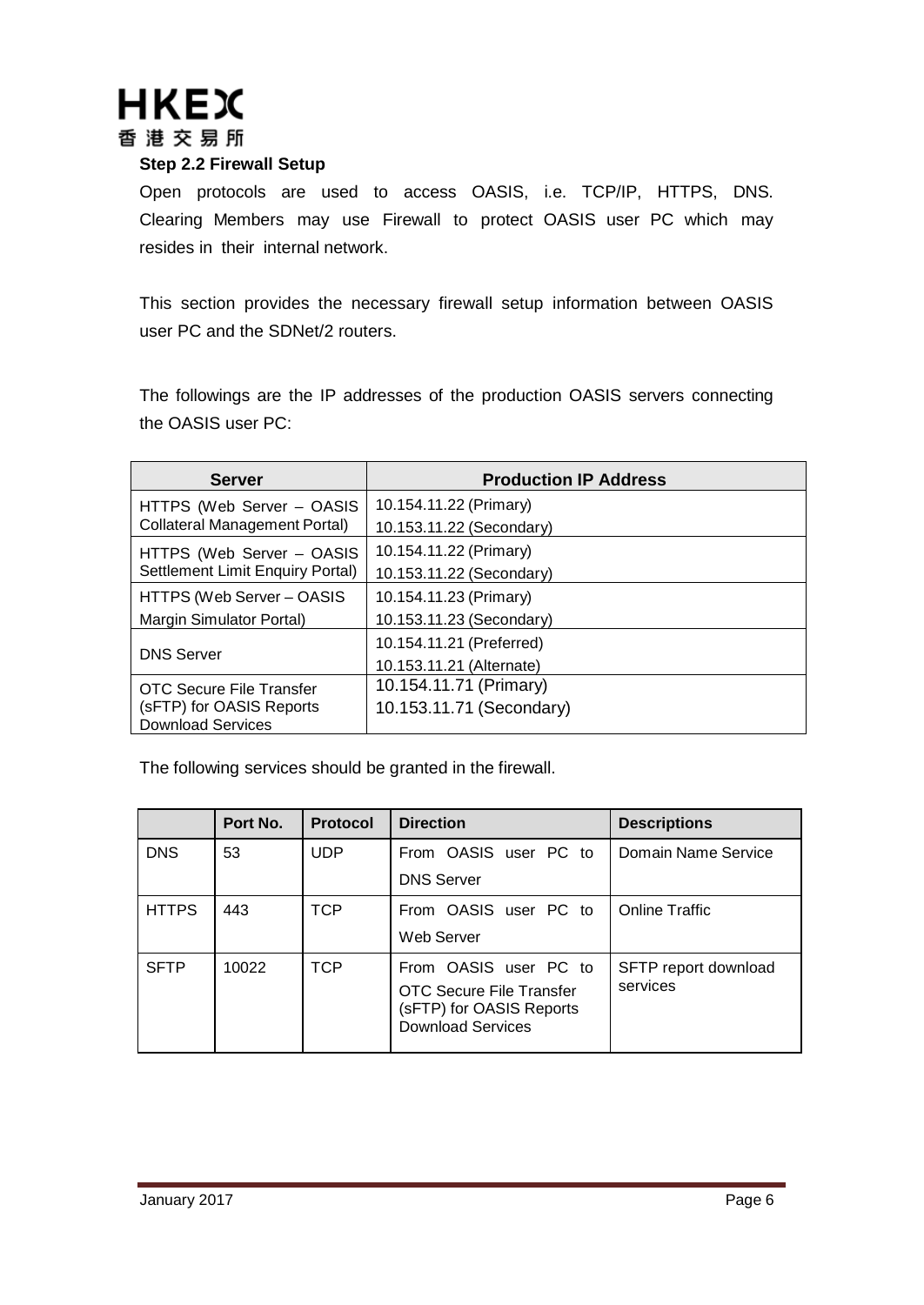

#### *Access to development OASIS web portal*

Clearing member is required to apply for development SDNet/2 link when there is a need to access development environment of OASIS web portal. As the IP addresses of one of the development environment (Production-like testing environment) will be the same as production, it is highly recommended to setup a dedicated network segment for testing OASIS user PC.

The development environment of OTC Secure File Transfer (sFTP) for OASIS reports download Services:-

| <b>Server</b>                                                                      | <b>Development IP Address</b> |
|------------------------------------------------------------------------------------|-------------------------------|
| l OTC Secure File Transfer<br>(sFTP) for OASIS Reports<br><b>Download Services</b> | 10.154.11.171 (Development)   |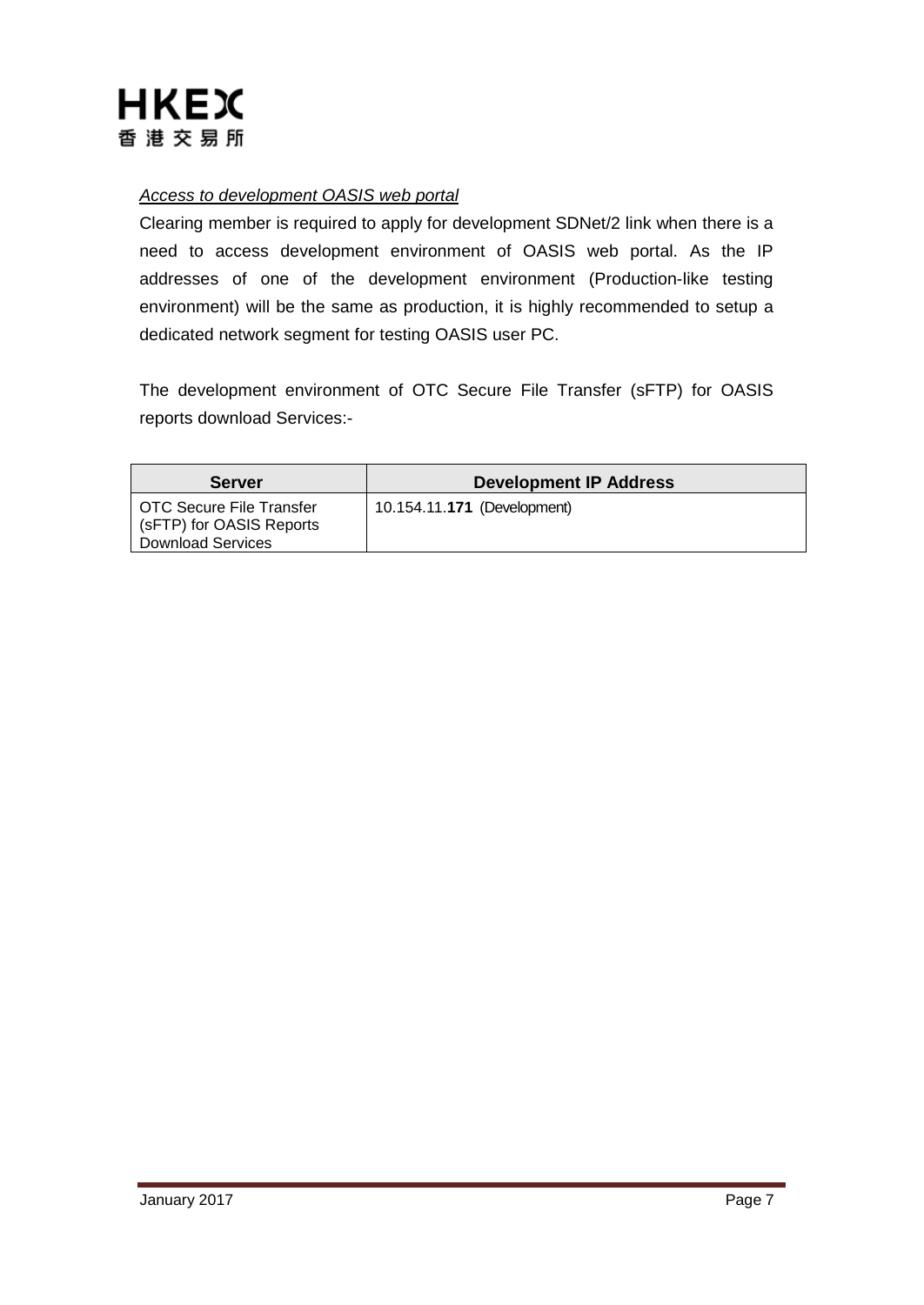

#### **Source IP Address**

Each Clearing Member is assigned with a pre-defined range of IP addresses. The Clearing Member should ensure that each OASIS user PC should appear with the same IP address as original in each connection. If there is any Network Address Translation (NAT) being performed, the Clearing member's firewall should translate it back to the original IP address range (assigned by network vendor) otherwise the terminal login authentication will fail. In addition, the NAT should be a one-to-one mapping to the terminal. In another words, the IP address of each OASIS user PC should be translated to a unique value within the original IP address range.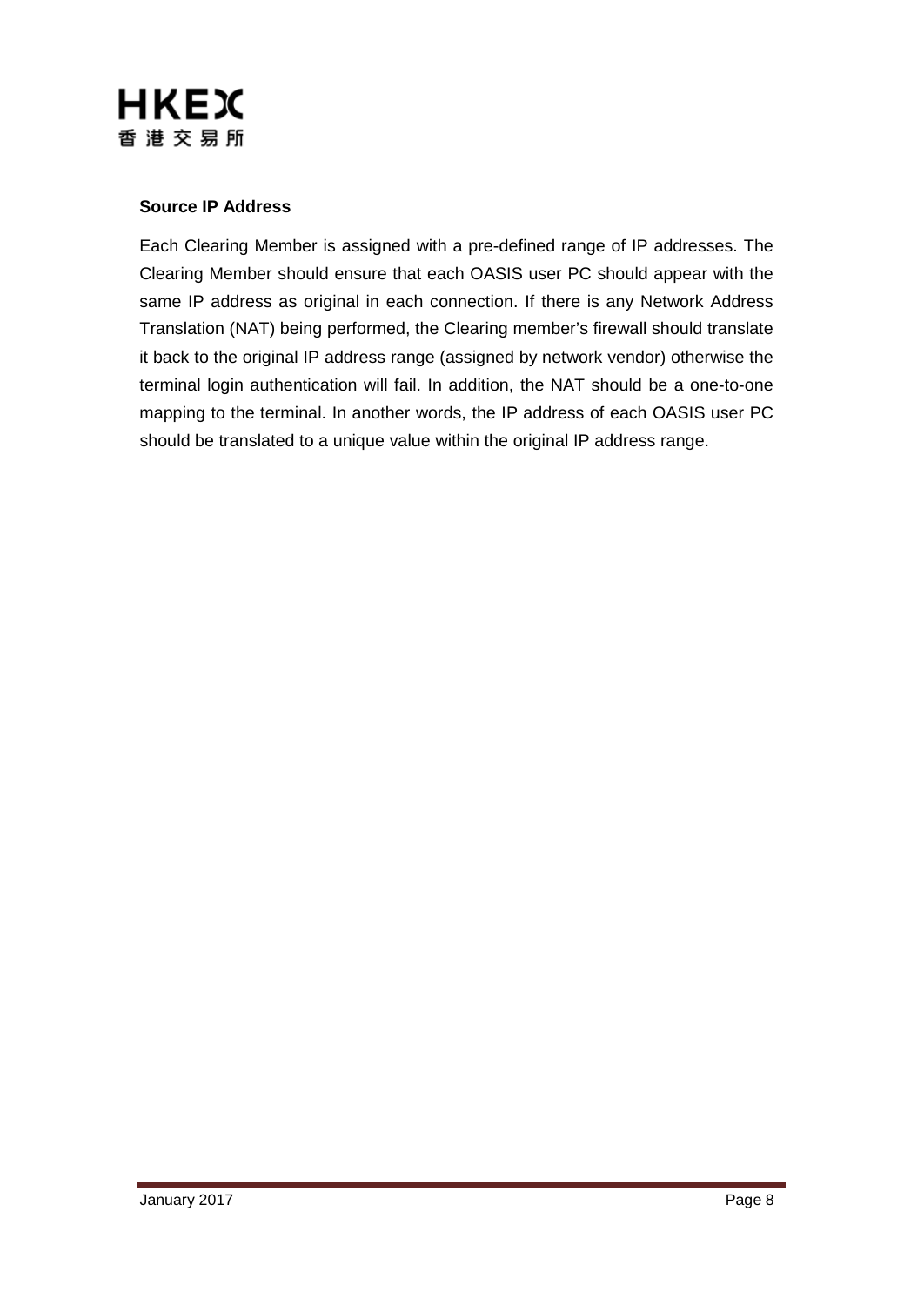

## **Step 3: Windows IP Address and Configuration Setup - TCP/IP for SDNet/2 Router & Ethernet Card Connection**

#### **Step 3.1**

Login in as an *administrator* to perform the following procedures.

#### **Step 3.2**

Click "Start", go to the "Control Panel", then select "Network and Sharing Center"

|                                             |                                             | $\mathbf{x}$<br>$\Box$<br>$\overline{\phantom{a}}$                          |
|---------------------------------------------|---------------------------------------------|-----------------------------------------------------------------------------|
| ▶ Control Panel ▶ All Control Panel Items ▶ | ¥۱                                          | Search Control Panel<br>$\ddot{+}$<br>م                                     |
| Adjust your computer's settings             |                                             | View by: Small icons ▼                                                      |
| Action Center                               | 统 Administrative Tools                      | AutoPlay                                                                    |
| <b>Backup and Restore</b>                   | Color Management                            | Credential Manager                                                          |
| Date and Time                               | Default Programs                            | <b>Desktop Gadgets</b>                                                      |
| 4 Device Manager                            | Devices and Printers                        | Display                                                                     |
| <b>B</b> Ease of Access Center              | Flash Player (32-bit)                       | Folder Options                                                              |
| <b>A</b> Fonts                              | <b>Getting Started</b>                      | <b>R</b> HomeGroup                                                          |
| <b>P.</b> Indexing Options                  | ■ Intel(R) 圖形和媒體                            | Internet Options                                                            |
| Lava                                        | <b>Explored</b> Keyboard                    | <b>MILocation and Other Sensors</b>                                         |
| Mail (32-bit)                               | <b><i>P</i></b> Mouse                       | Network and Sharing Center                                                  |
| Notification Area Icons                     | <b>A. Performance Information and Tools</b> | <b>Personal</b><br>Network and Sharing Center                               |
| Phone and Modem                             | Power Options                               | Program Check network status, change<br>network settings and set preference |
| Realtek HD Audio Manager                    | Recovery                                    | Region a for sharing files and printers.                                    |
| RemoteApp and Desktop Connections           | <b>E</b> Sound                              | <b>b</b> Speech Recognition                                                 |
| (2) Symantec LiveUpdate (32-bit)            | Sync Center                                 | 图 System                                                                    |
| <b>Taskbar and Start Menu</b>               | Troubleshooting                             | <b>Let</b> User Accounts                                                    |
| <b>Windows CardSpace</b>                    | <b>Windows Defender</b>                     | <b>Windows Firewall</b>                                                     |
| Windows Update                              |                                             |                                                                             |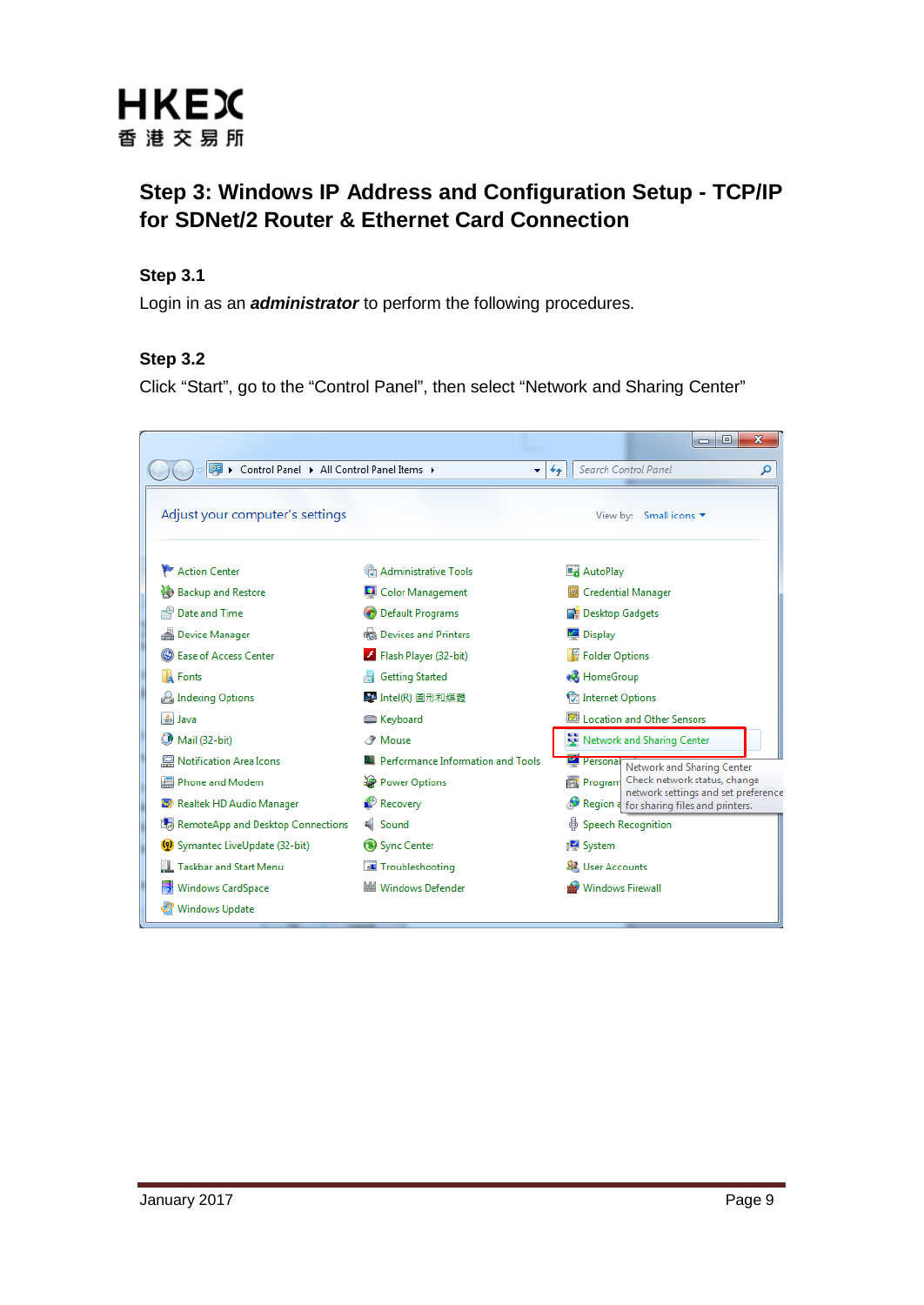# **HKEX** 香港交易所

#### **Step 3.3**

Click "Local Area Connection" under "View you active networks"

|                                                                                             |                                                                                                                                                                                                                                                                                                                                                                                                                                                                                                                                                                                                                                                                                                                                                                                                                                                                                                                    |                                                   | <b>PE</b><br>$\mathbf{x}$ |
|---------------------------------------------------------------------------------------------|--------------------------------------------------------------------------------------------------------------------------------------------------------------------------------------------------------------------------------------------------------------------------------------------------------------------------------------------------------------------------------------------------------------------------------------------------------------------------------------------------------------------------------------------------------------------------------------------------------------------------------------------------------------------------------------------------------------------------------------------------------------------------------------------------------------------------------------------------------------------------------------------------------------------|---------------------------------------------------|---------------------------|
|                                                                                             | > Control Panel > All Control Panel Items > Network and Sharing Center                                                                                                                                                                                                                                                                                                                                                                                                                                                                                                                                                                                                                                                                                                                                                                                                                                             | Search Control Panel<br>$\mathbf{v}$ $\mathbf{t}$ | م                         |
| <b>Control Panel Home</b><br>Change adapter settings<br>Change advanced sharing<br>settings | View your basic network information and set up connections<br>See full map<br><b>WOAF3421</b><br>CORP.HKEX 2 (Unauthenticat<br>Internet<br>(This computer)<br>View your active networks<br>Connect or disconnect<br><b>CORP.HKEX 2 (Unauthenticated)</b><br>Access type:<br>Internet<br><b>U</b> Local Area Connection<br>Public network<br>Connections:<br>Change your networking settings<br>tin 1<br>Set up a new connection or network<br>Set up a wireless, broadband, dial-up, ad hoc, or VPN connection; or set up a router or access point.<br>Connect to a network<br>Connect or reconnect to a wireless, wired, dial-up, or VPN network connection.<br>Choose homegroup and sharing options<br>œ<br>Access files and printers located on other network computers, or change sharing settings.<br>Troubleshoot problems<br>Ξ<br>Diagnose and repair network problems, or get troubleshooting information. |                                                   | $\circledR$               |
| See also                                                                                    |                                                                                                                                                                                                                                                                                                                                                                                                                                                                                                                                                                                                                                                                                                                                                                                                                                                                                                                    |                                                   |                           |
| HomeGroup<br><b>Internet Options</b>                                                        |                                                                                                                                                                                                                                                                                                                                                                                                                                                                                                                                                                                                                                                                                                                                                                                                                                                                                                                    |                                                   |                           |
| <b>Windows Firewall</b>                                                                     |                                                                                                                                                                                                                                                                                                                                                                                                                                                                                                                                                                                                                                                                                                                                                                                                                                                                                                                    |                                                   |                           |

#### **Step 3.4**

#### Click "Properties".

| Local Area Connection Status       |                  |
|------------------------------------|------------------|
| General                            |                  |
|                                    |                  |
| Connection                         | Local            |
| IPv4 Connectivity:                 | Limited          |
| IPv6 Connectivity:<br>Media State: | Enabled          |
|                                    |                  |
| Duration:                          | 42 days 20:09:29 |
| Speed:                             | 100.0 Mbps       |
| Details                            |                  |
|                                    |                  |
|                                    |                  |
| Activity                           |                  |
| $Sent =$                           | Received         |
| Bytes:<br>1,238,975,627            | 670,115,394      |
| Properties<br>Disable              | Diagnose         |
|                                    | Close            |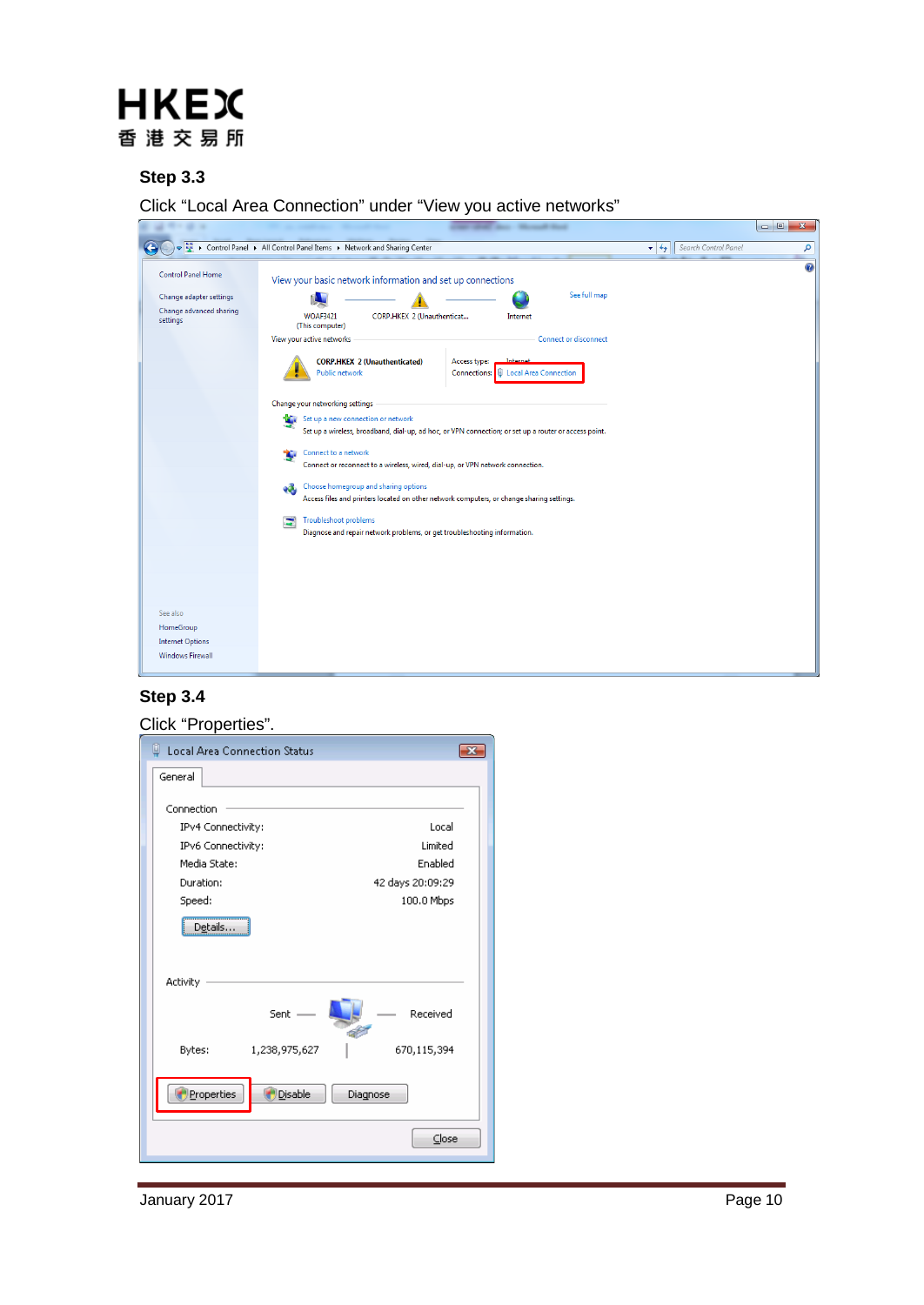# **HKEX** 香港交易所

#### **Step 3.5**

Check the box of "Internet Protocol Version 4 (TCP/IP)" and click then "Properties".

| <b>Local Area Connection Properties</b>                                                                                                                           |  |  |  |
|-------------------------------------------------------------------------------------------------------------------------------------------------------------------|--|--|--|
| Networking                                                                                                                                                        |  |  |  |
| Connect using:                                                                                                                                                    |  |  |  |
| Broadcom NetXtreme Gigabit Ethernet<br>÷                                                                                                                          |  |  |  |
| Configure                                                                                                                                                         |  |  |  |
| This connection uses the following items:                                                                                                                         |  |  |  |
| ☑ <sup>n</sup> Client for Microsoft Networks                                                                                                                      |  |  |  |
| ☑ . Services Machine Network Services                                                                                                                             |  |  |  |
| □ ■ QoS Packet Scheduler                                                                                                                                          |  |  |  |
| ☑ 의 Hile and Printer Sharing for Microsoft Networks                                                                                                               |  |  |  |
| ← Internet Protocol Version 6 (TCP/IPv6)                                                                                                                          |  |  |  |
| ◘ - Internet Protocol Version 4 (TCP/IPv4)                                                                                                                        |  |  |  |
| ← Link-Layer Topology Discovery Mapper I/O Driver                                                                                                                 |  |  |  |
|                                                                                                                                                                   |  |  |  |
|                                                                                                                                                                   |  |  |  |
| Properties<br>Uninstall<br>Install                                                                                                                                |  |  |  |
| Description                                                                                                                                                       |  |  |  |
| Transmission Control Protocol/Internet Protocol. The default<br>wide area network protocol that provides communication<br>across diverse interconnected networks. |  |  |  |
|                                                                                                                                                                   |  |  |  |
| ΩK<br>Cancel                                                                                                                                                      |  |  |  |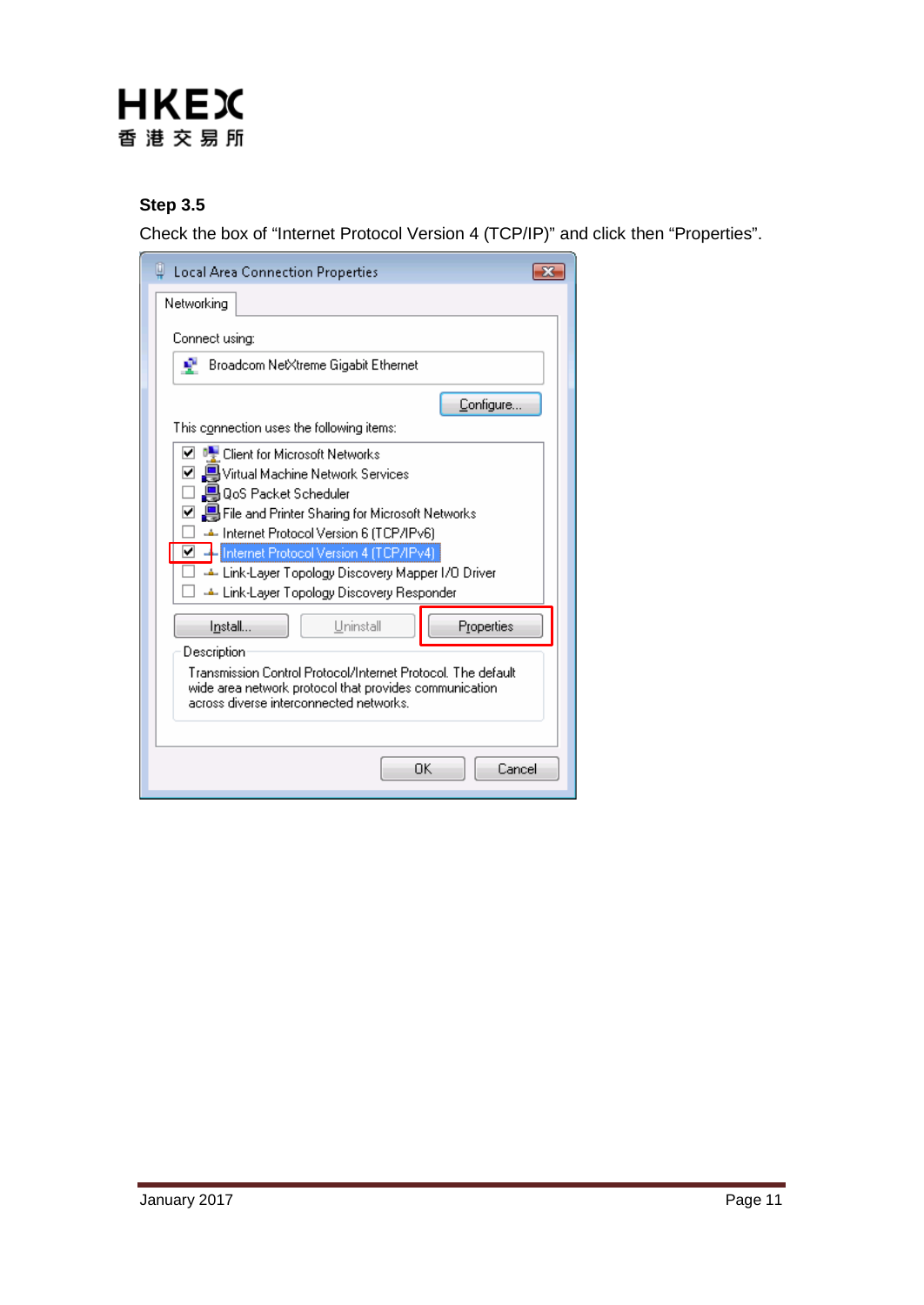

#### **Step 3.6**

Select "Use the following IP address" radio button and enter the "IP address" and "Default gateway" assigned by your SDNet/2 service vendor (PCCW/WTT).

The service vendor will assign a set of unique "IP address" and "Default gateway" for **each** OASIS user PC.

Enter "255.255.255.0" for "Subnet mask".

Select "Use the following DNS server addresses" radio button and enter the "Preferred DNS server" and "Alternate DNS server" (if available) set out in Step 2.2 above. Enter "10.154.11.21" for "Preferred DNS" and "10.153.11.21" for "Alternate DNS Server", then click "OK".

| Internet Protocol Version 4 (TCP/IPv4) Properties                                                                                                                                     | R                                                |  |  |
|---------------------------------------------------------------------------------------------------------------------------------------------------------------------------------------|--------------------------------------------------|--|--|
| General                                                                                                                                                                               |                                                  |  |  |
| You can get IP settings assigned automatically if your network supports<br>this capability. Otherwise, you need to ask your network administrator<br>for the appropriate IP settings. |                                                  |  |  |
| Obtain an IP address automatically                                                                                                                                                    |                                                  |  |  |
| Use the following IP address:                                                                                                                                                         |                                                  |  |  |
| IP address:                                                                                                                                                                           |                                                  |  |  |
| Subnet mask:                                                                                                                                                                          | $\blacksquare$                                   |  |  |
| Default gateway:                                                                                                                                                                      | $\blacksquare$                                   |  |  |
| elezo g <u>an washe wew while</u><br><u> A shi an tarafar a shekara ta 1989 ta 1989 a tsara</u>                                                                                       |                                                  |  |  |
| Use the following DNS server addresses:                                                                                                                                               |                                                  |  |  |
| Preferred DNS server:                                                                                                                                                                 | $\mathbf{r}$<br>٠                                |  |  |
| Alternate DNS server:                                                                                                                                                                 | $\mathbf{r}$<br>$\blacksquare$<br>$\blacksquare$ |  |  |
|                                                                                                                                                                                       | Advanced                                         |  |  |
|                                                                                                                                                                                       | OK<br>Cancel                                     |  |  |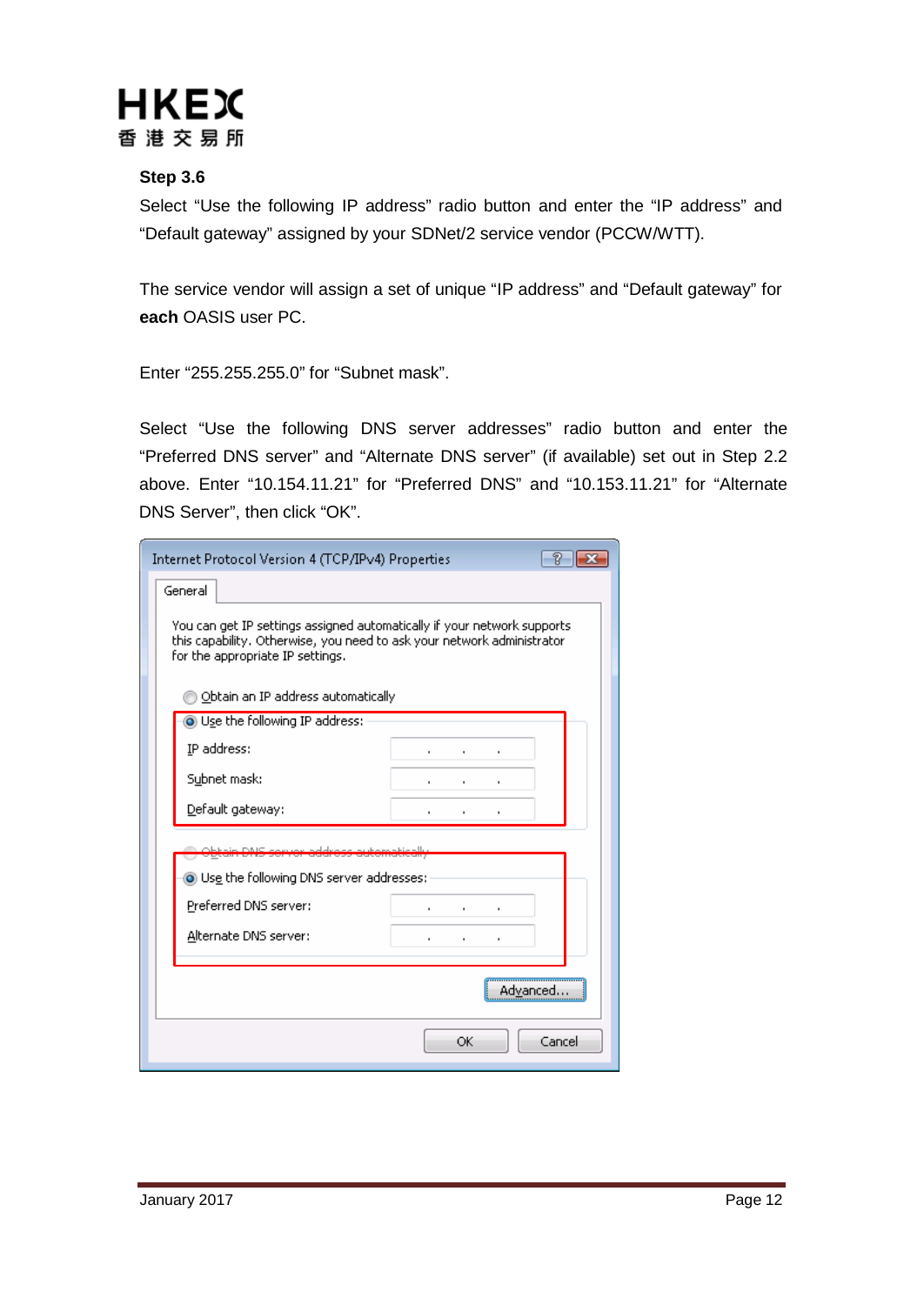

#### **Step 3.7**

Add static route in OASIS user PC/Server

Click "Start" and type "cmd.exe" in the search bar to retrieve the command window.



Input the following sample command: *route add –p 10.153.11.0 mask 255.255.255.0 x.x.x.254 route add –p 10.154.11.0 mask 255.255.255.0 x.x.x.254*

Remarks: "x.x.x.254" represents the unique "Default gateway" assigned for each PC by the service vendor.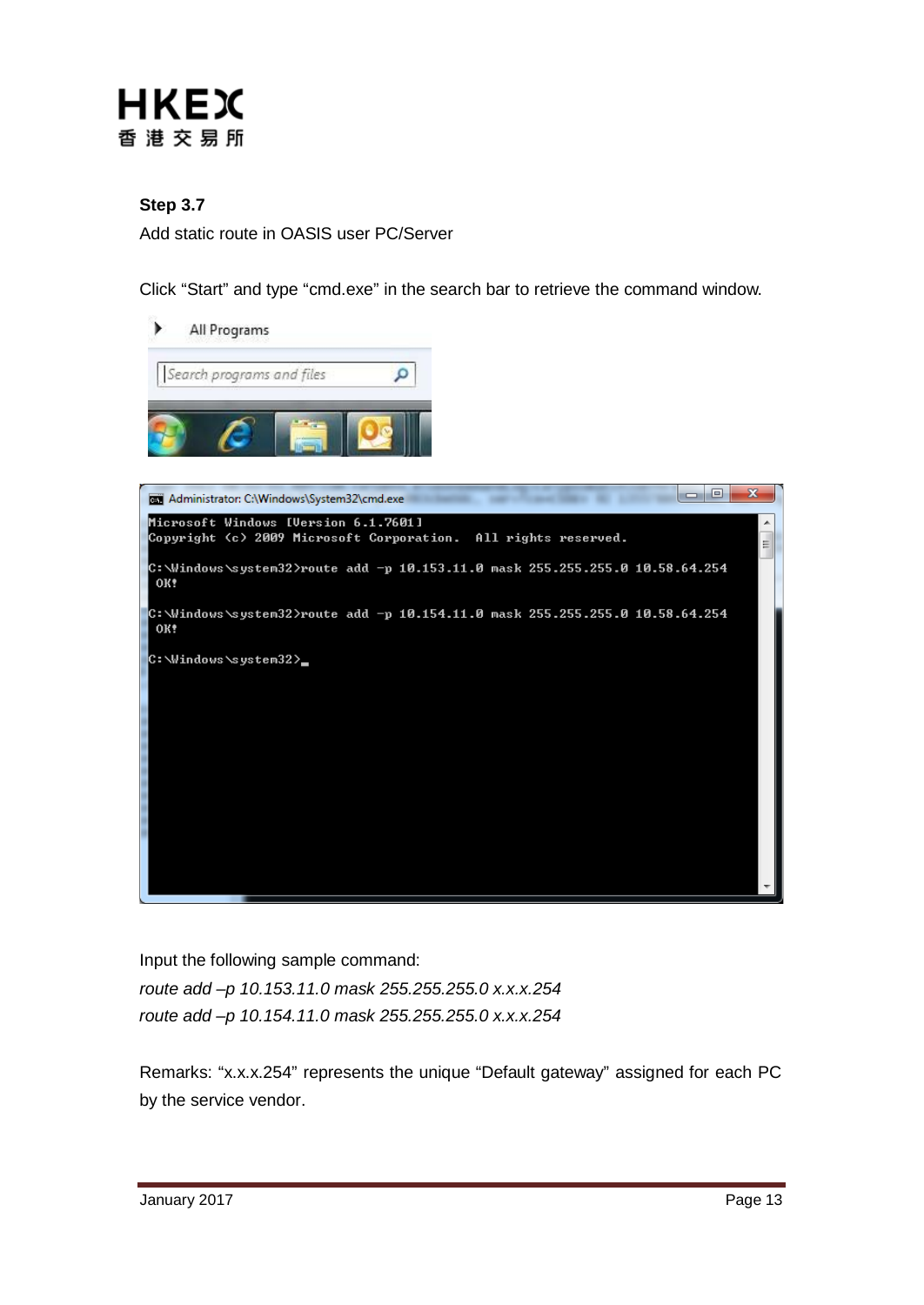

## **Step 3.8** Restart the computer

## **For Clearing Member having more than one OASIS user PC, please repeat step 3.6 to 3.8 for each PC.**

#### Reference information:

Range of IP address / Subnet mask (24-bit) to be assigned by the two SDNet/2 service vendors (PCCW/WTT):

- 1. PCCW 10.58.0.0/24 to 10.58.127.0/24
- 2. WTT 10.59.0.0/24 to 10.59.127.0/24

IP address range to be used by Clearing Members are x.x.x.65 ~ x.x.x.190.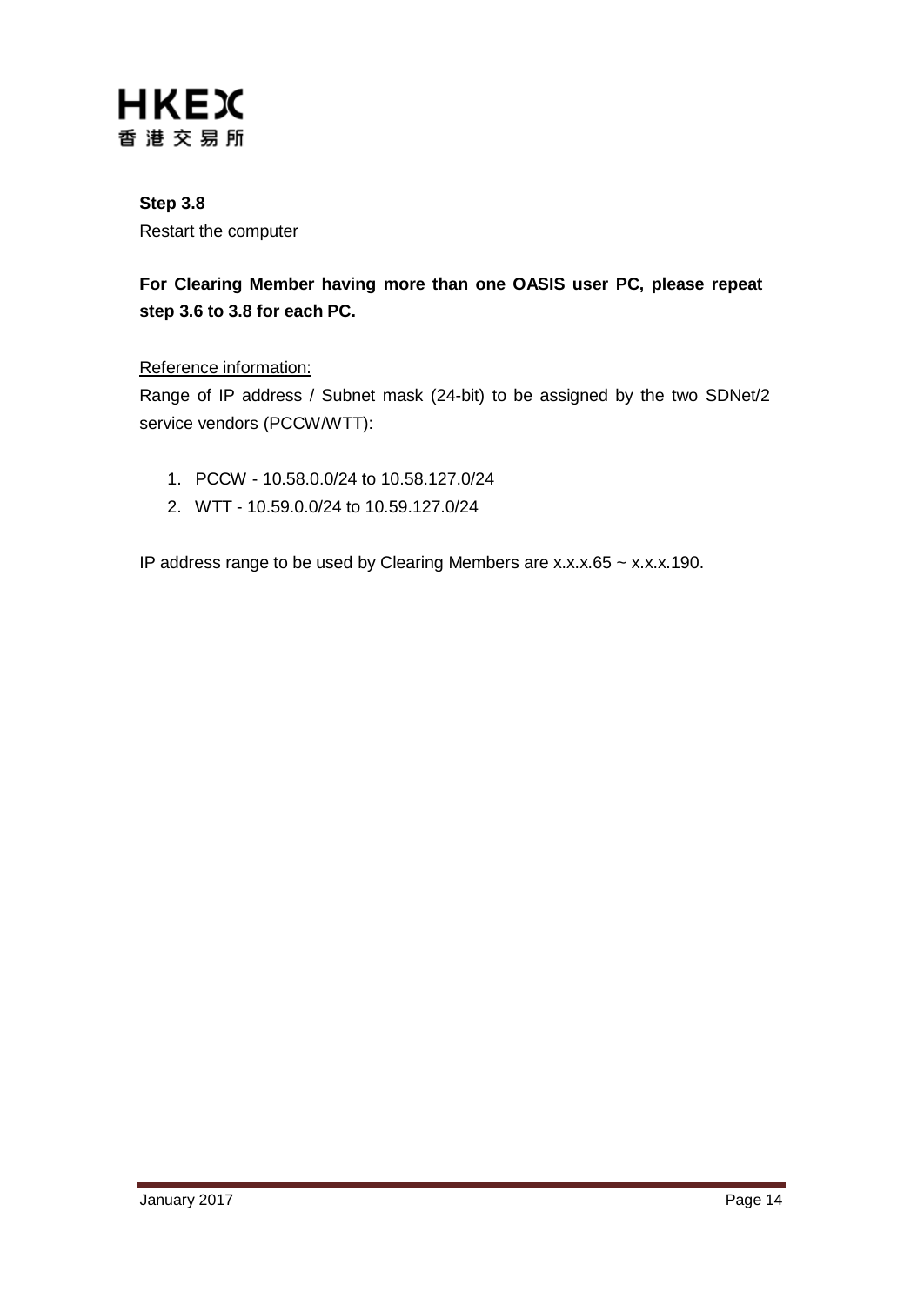

# **Step 4: Configurations for Internet Explorer 9**

OASIS supports Internet Explorer 9,which can be downloaded on Microsoft's website [http://www.microsoft.com/windows/internet-explorer/default.aspx.](http://www.microsoft.com/windows/internet-explorer/default.aspx)

#### **Step 4.1**

Launch Internet Explorer, select Tools > Internet Options from the Menu Bar Select Security Tab, and then select the Internet zone Click "Custom level…" button

| 8<br>х<br><b>Internet Options</b>                                                                                                                                  |  |  |  |  |
|--------------------------------------------------------------------------------------------------------------------------------------------------------------------|--|--|--|--|
| Security<br>Privacy<br>Content  <br>Connections<br>Advanced<br>General<br>Programs                                                                                 |  |  |  |  |
|                                                                                                                                                                    |  |  |  |  |
| Select a zone to view or change security settings.                                                                                                                 |  |  |  |  |
|                                                                                                                                                                    |  |  |  |  |
| Internet<br>Local intranet Trusted sites<br>Restricted<br>sites                                                                                                    |  |  |  |  |
| <b>Internet</b>                                                                                                                                                    |  |  |  |  |
| <b>Sites</b><br>This zone is for Internet websites,<br>except those listed in trusted and<br>restricted zones.                                                     |  |  |  |  |
| Security level for this zone                                                                                                                                       |  |  |  |  |
| Allowed levels for this zone: Medium to High                                                                                                                       |  |  |  |  |
| Medium-high<br>- Appropriate for most websites<br>- Prompts before downloading potentially unsafe<br>content<br>- Unsigned ActiveX controls will not be downloaded |  |  |  |  |
| V Enable Protected Mode (requires restarting Internet Explorer)<br>Custom level<br>Default level                                                                   |  |  |  |  |
| Reset all zones to default level                                                                                                                                   |  |  |  |  |
|                                                                                                                                                                    |  |  |  |  |
| OK<br>Cancel<br>Apply                                                                                                                                              |  |  |  |  |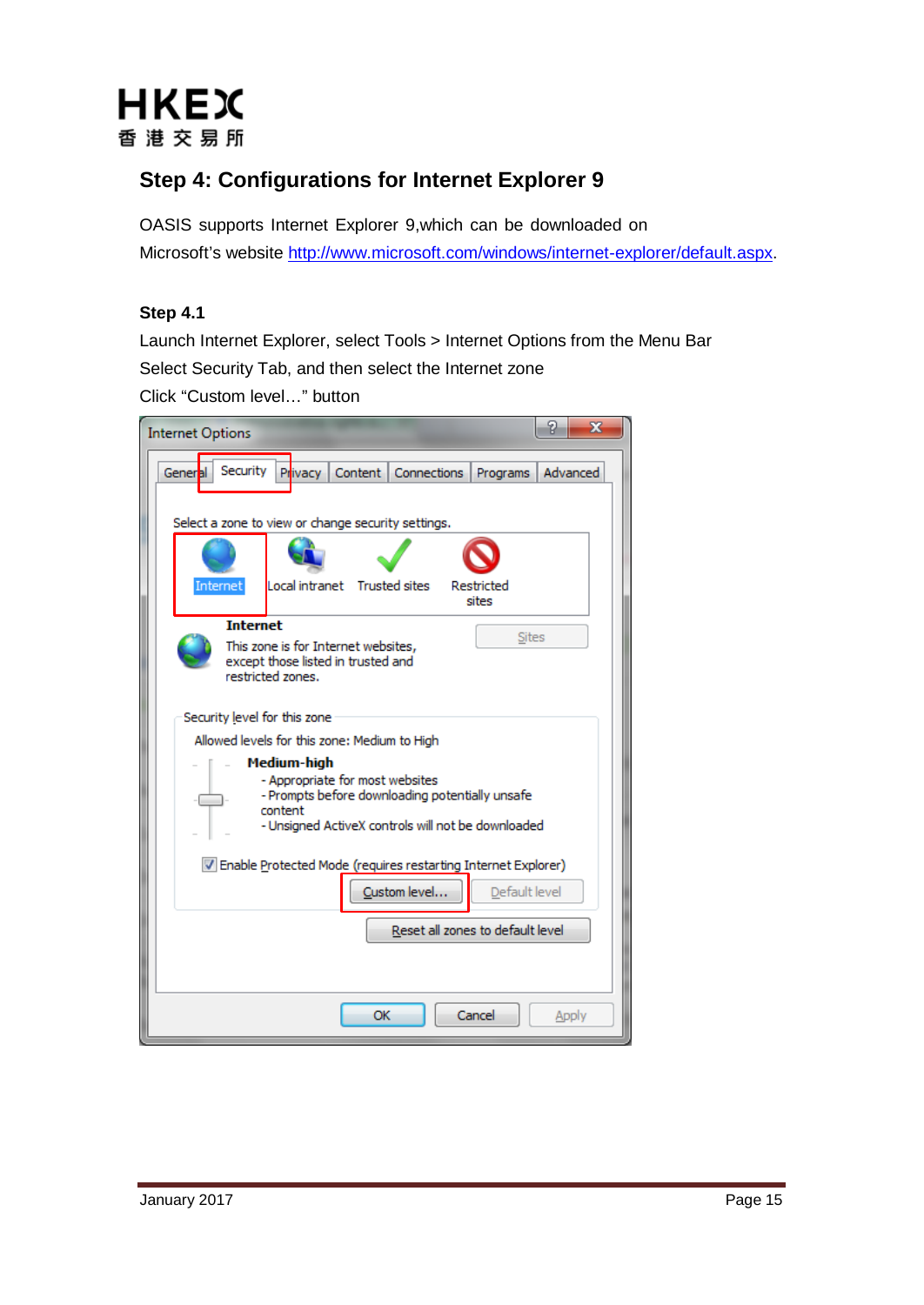## **Step 4.2**

Select "**Enable**" for "Include local directory path when uploading files to a server", then click "OK"

| Security Settings - Internet Zone                                                       | x |
|-----------------------------------------------------------------------------------------|---|
| Settings                                                                                |   |
| O Prompt                                                                                |   |
| Don't prompt for client certificate selection when no certificat<br>i Disable<br>Enable |   |
|                                                                                         |   |
| Drag and drop or copy and paste files<br><b>Disable</b>                                 |   |
| (a) Enable                                                                              |   |
|                                                                                         |   |
| <b>Prompt</b>                                                                           |   |
| Include local directory path when uploading files to a server<br><b>Disable</b>         |   |
| Enable<br>$\bullet$                                                                     |   |
| Installation of desktop items                                                           |   |
| <b>Disable</b>                                                                          |   |
| Enable (not secure)                                                                     |   |
| (C) Prompt (recommended)                                                                |   |
| Launching annications and unsafe files.                                                 |   |
| ∢<br>ш                                                                                  |   |
| *Takes effect after you restart Internet Explorer                                       |   |
| Reset custom settings                                                                   |   |
| Reset to:<br>Reset<br>Medium-high (default)                                             |   |
|                                                                                         |   |
| ОК<br>Cancel                                                                            |   |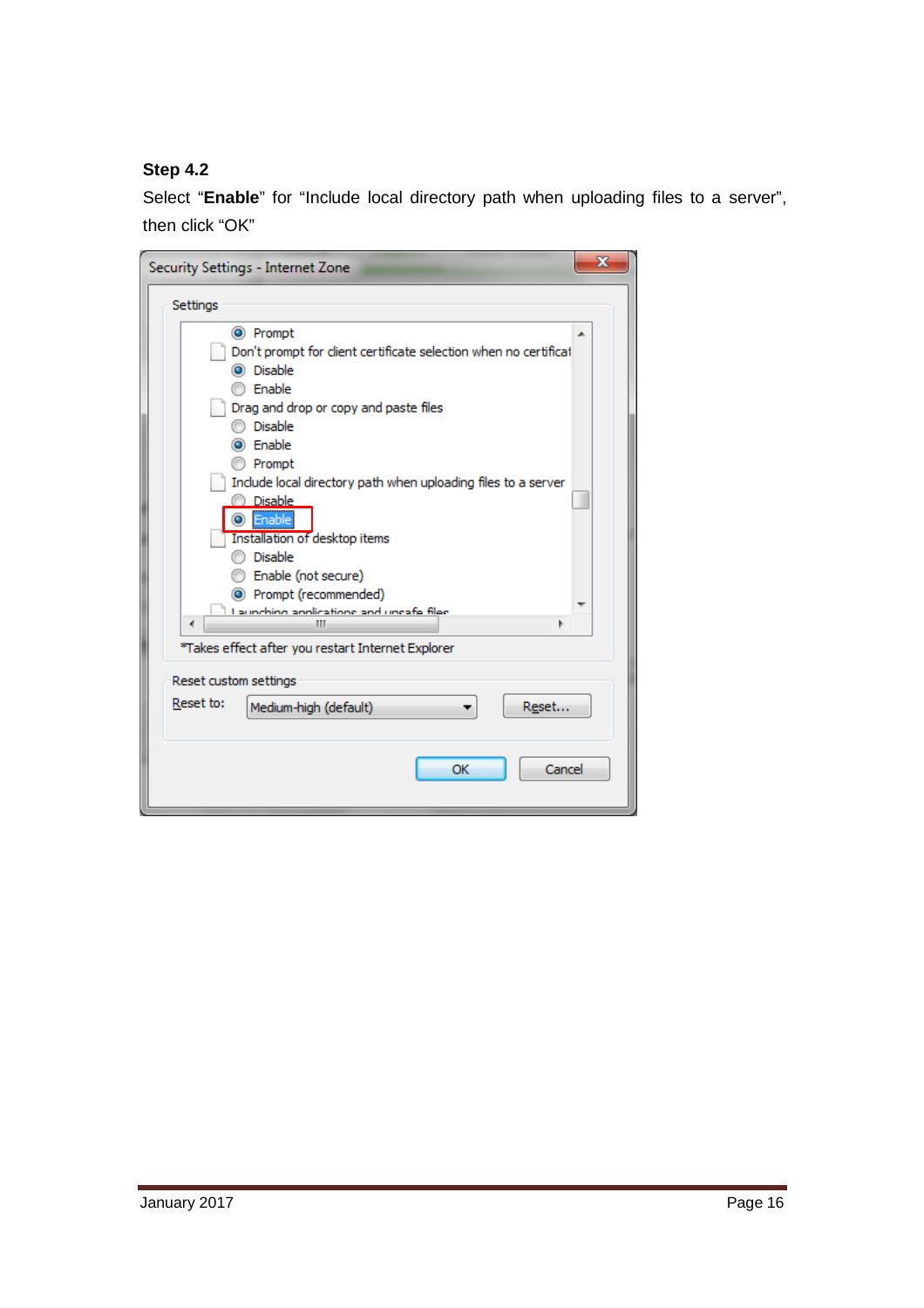#### **Step 4.3**

It is noticed that, for intranet sites, Internet Explorer may enable Compatibility View by default. Please note that OASIS needs Compatibility View disabled for proper running.

Launch Internet Explorer, select Tools > Compatibility View Settings Uncheck the checkbox "Display intranet sites in Compatibility View" Then Close this settings window.

| You can add and remove websites to be displayed in<br>Compatibility View. |        |
|---------------------------------------------------------------------------|--------|
| Add this website:                                                         |        |
|                                                                           | Add    |
| Websites you've added to Compatibility View:                              |        |
|                                                                           | Remove |
|                                                                           |        |
|                                                                           |        |
|                                                                           |        |
|                                                                           |        |
|                                                                           |        |
|                                                                           |        |
| V Include updated website lists from Microsoft                            |        |
| Display intranet sites in Compatibility View                              |        |
| Display all websites in Compatibility View                                |        |

#### **Step 4.4**

Go to OASIS Collateral Management Portal URL **<https://www.otcclearinghk.com/eSelfService>**

Go to OASIS Settlement Limit Enquiry Portal URL **[https://www.otcclearinghk.com/OnlineEnquiry/](https://www.otcclearinghk.com/OnlineEnquiry)**

or Go to OASIS Margin Simulator URL **<https://whatif.otcclearinghk.com/recon-services>**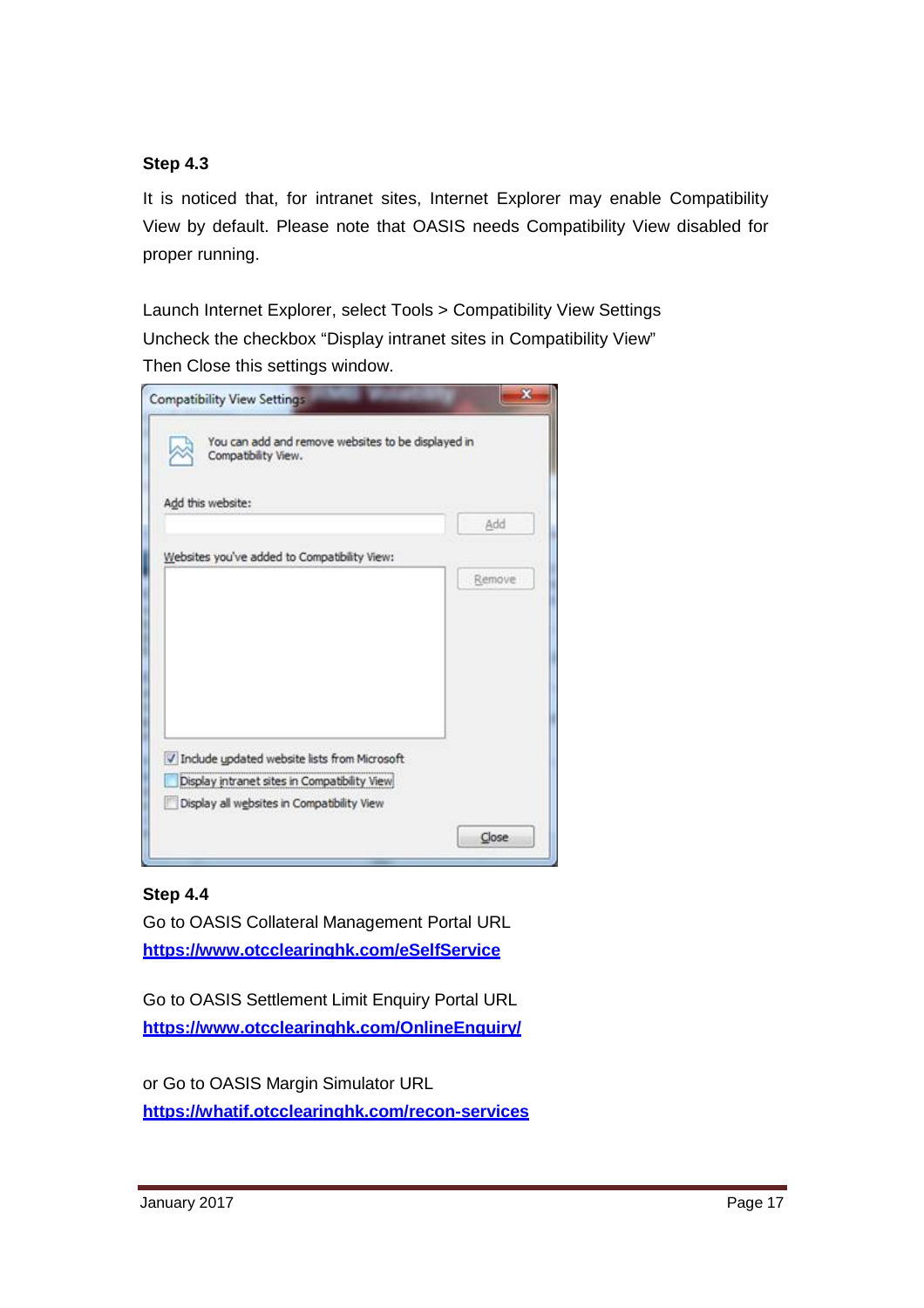The following window will pop up, click "Close" to dismiss it.



Point to "Pop-up blocked" information bar, then right click on it and then click on "Always Allow Pop-ups from This Site…"

| Pap-up blocked. To see this pop-up or additional options click here |                                                                  |   |  |  |
|---------------------------------------------------------------------|------------------------------------------------------------------|---|--|--|
|                                                                     | Temporarily Allow Pop-ups<br>Always Allow Pop-ups from This Site |   |  |  |
|                                                                     | Settings                                                         | ٠ |  |  |
|                                                                     | More information.                                                |   |  |  |

Click "Yes" to allow pop-ups from this site

| Allow pop-ups from this site?                         |
|-------------------------------------------------------|
| Would you like to allow pop-ups from<br>$\mathcal{F}$ |
| ,,,,,,,,,,,,,,,,,,,,,,,,,,,,,,,,,<br>No<br>es:        |